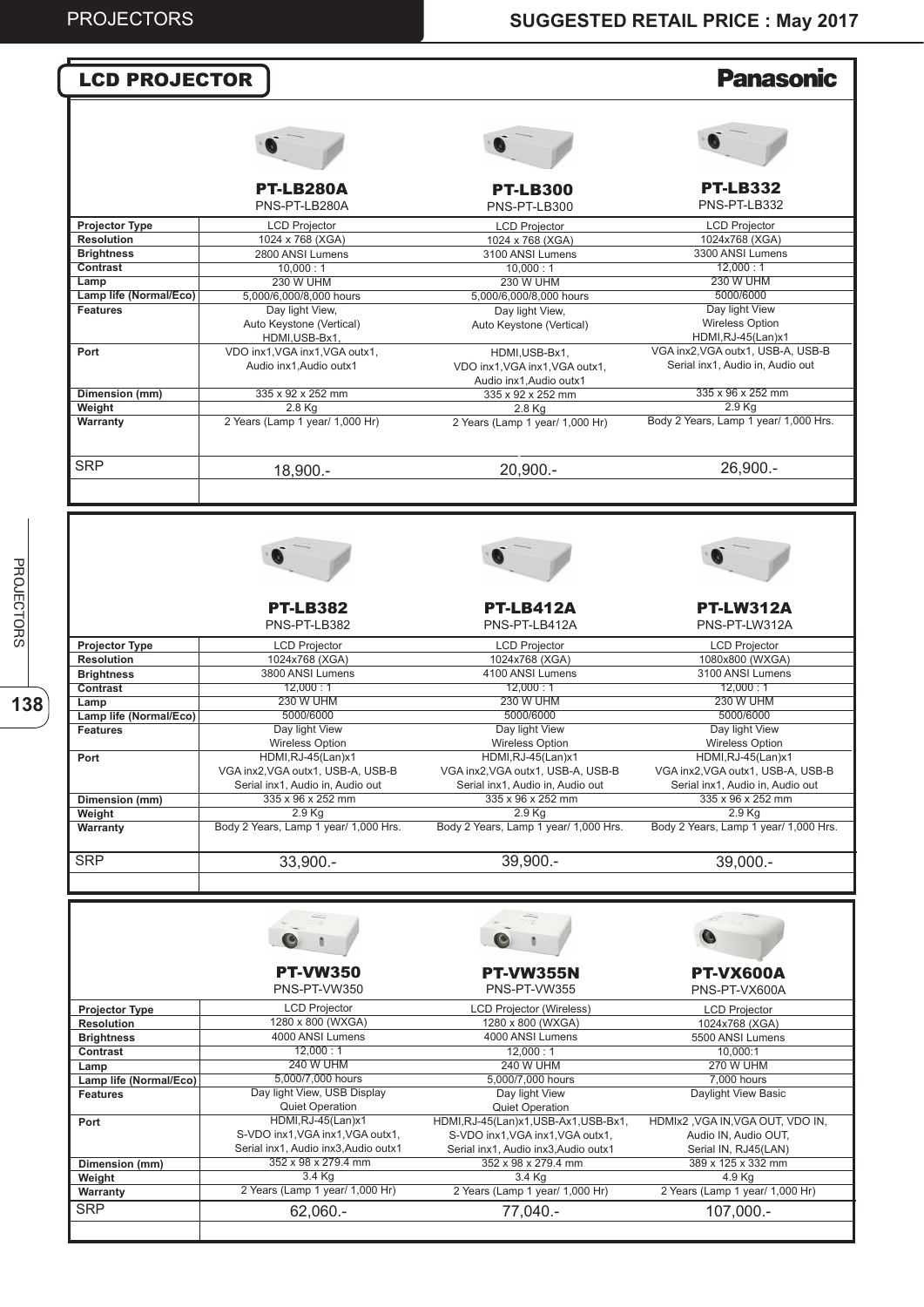| <b>LCD PROJECTOR</b>                         |                                                                                                        |                                                                                                  | <b>Panasonic</b>                                                                      |
|----------------------------------------------|--------------------------------------------------------------------------------------------------------|--------------------------------------------------------------------------------------------------|---------------------------------------------------------------------------------------|
|                                              |                                                                                                        |                                                                                                  |                                                                                       |
|                                              |                                                                                                        |                                                                                                  |                                                                                       |
|                                              | PT-VW535NA<br>PNS-PT-VW535NA                                                                           | <b>PT-VW530A</b><br>PNS-PT-VW530A                                                                | PT-VZ575NA<br>PNS-PT-VZ575NA                                                          |
| <b>Projector Type</b>                        | <b>LCD Projector</b>                                                                                   | <b>LCD Projector</b>                                                                             | <b>LCD Projector</b>                                                                  |
| <b>Resolution</b>                            | 1280x800 (WXGA)                                                                                        | 1280x800 (WXGA)                                                                                  | 1920x1200 (WUXGA)                                                                     |
| <b>Brightness</b>                            | 5000 ANSI Lumens                                                                                       | 5000 ANSI Lumens                                                                                 | 4500 ANSI Lumens                                                                      |
| Contrast                                     | 10,000:1                                                                                               | 10,000:1                                                                                         | <b>270 W UHM</b>                                                                      |
| Lamp<br>Lamp life (Normal/Eco)               | <b>270 W UHM</b><br>7,000 hours                                                                        | <b>270 W UHM</b><br>7,000 hours                                                                  | 10,000:1<br>7,000 hours                                                               |
| <b>Features</b>                              | Wireless Ready: Miracast,                                                                              | Daylight                                                                                         | Wireless Ready: Miracast,                                                             |
|                                              | Wireless Manager, iOS, Android                                                                         | <b>View Basic</b>                                                                                | Wireless Manager,<br>iOS, Android                                                     |
| Port                                         | HDMIx2, VGA IN, VGA OUT, VDO IN,                                                                       | HDMIx2, VGA IN, VGA OUT, VDO IN,                                                                 | HDMIx2, VGA IN, VGA OUT,                                                              |
|                                              | Audio IN, Audio OUT, Serial IN, RJ45(LAN), Audio IN, Audio OUT, Serial IN, RJ45(LAN),                  |                                                                                                  | VDO IN, Audio IN,                                                                     |
| Dimension (mm)                               | USB-A (VZ575NA, VW535NA, VX605)                                                                        | USB-A (VZ575NA, VW535NA, VX605)<br>389 x 125 x 332 mm                                            | Audio OUT, Serial IN, RJ45(LAN)<br>389 x 125 x 332 mm                                 |
| Weight                                       | 389 x 125 x 332 mm<br>4.9 Kg                                                                           | 4.9 Kg                                                                                           | 4.9 Kg                                                                                |
| Warranty                                     | 2 Years (Lamp 1 year/ 1,000 Hr)                                                                        | 2 Years (Lamp 1 year/ 1,000 Hr)                                                                  | 2 Years (Lamp 1 year/ 1,000 Hr)                                                       |
| <b>SRP</b>                                   | 124,120.-                                                                                              | 117,700.-                                                                                        | 155,150.-                                                                             |
|                                              |                                                                                                        |                                                                                                  |                                                                                       |
|                                              |                                                                                                        |                                                                                                  |                                                                                       |
|                                              | <b>PT-VZ570A</b><br>PNS-PT-VZ570A                                                                      | <b>PT-EZ580E</b><br>PNS-PT-EZ580E                                                                | PT-EW640E<br>PNS-PT-EW640E                                                            |
| <b>Projector Type</b>                        | <b>LCD Projector</b>                                                                                   |                                                                                                  | <b>LCD Projector</b>                                                                  |
| <b>Resolution</b>                            | 1920x1200 (WUXGA)                                                                                      | <b>LCD Projector</b><br>1920x120 (WUXGA)                                                         | 1280x800 (WXGA)                                                                       |
| <b>Brightness</b>                            | 4500 ANSI Lumens                                                                                       | 5400 ANSI Lumens                                                                                 | 5800 ANSI Lumens                                                                      |
| Contrast                                     | <b>270 W UHM</b>                                                                                       | 5.000:1                                                                                          | 5,000:1                                                                               |
| Lamp                                         | 10,000:1                                                                                               | 335 W UHM                                                                                        | 335 W UHM                                                                             |
| Lamp life (Normal/Eco)                       | 7,000 hours                                                                                            | 4500 hours                                                                                       | 4500 hours                                                                            |
| <b>Features</b>                              | Daylight View Basic                                                                                    | Daylight View Basic, P-in-P<br>/ Side-by-Side                                                    | Daylight View Basic, P-in-P /<br>Side-by-Side                                         |
|                                              |                                                                                                        |                                                                                                  |                                                                                       |
|                                              |                                                                                                        |                                                                                                  |                                                                                       |
|                                              | RJ45(LAN)                                                                                              | RJ45(LAN)                                                                                        | Serial IN, RJ45(LAN)                                                                  |
|                                              | 389 x 125 x 332 mm                                                                                     | 530 x 177 x 445 mm                                                                               | 530 x 177 x 445 mm                                                                    |
|                                              | 4.9 Kg                                                                                                 | 9.8 Kg                                                                                           | 9.8 Kg                                                                                |
|                                              |                                                                                                        |                                                                                                  |                                                                                       |
|                                              |                                                                                                        |                                                                                                  |                                                                                       |
| Port<br>Dimension (mm)<br>Weight<br>Warranty | HDMIx2, VGA IN, VGA OUT, VDO IN,<br>Audio IN, Audio OUT, Serial IN,<br>2 Years (Lamp 1 year/ 1,000 Hr) | HDMI, DVI-D IN, VGA IN x2,<br>Audio IN, Audio OUT, Serial IN,<br>2 Years (Lamp 1 year/ 1,000 Hr) | HDMI, DVI-D IN, VGA IN x2,<br>Audio IN, Audio OUT,<br>2 Years (Lamp 1 year/ 1,000 Hr) |
|                                              | 144,450.-                                                                                              | 321,000 .-                                                                                       | 214,000.-                                                                             |
| <b>SRP</b>                                   | <b>PT-DZ21KE</b><br>PNS-PT-DZ21KE                                                                      |                                                                                                  | <b>PT-DZ13KE</b><br>PNS-PT-DZ13KE                                                     |
| <b>Projector Type</b>                        | DLP 3chip                                                                                              |                                                                                                  | DLP 3chip                                                                             |
| <b>Resolution</b>                            | 1920x120 (WUXGA)                                                                                       |                                                                                                  | 1920x120 (WUXGA)                                                                      |
|                                              | 20000 ANSI Lumens                                                                                      |                                                                                                  | 12000 ANSI Lumens                                                                     |
|                                              | 10,000:1<br>380 W UHM x2                                                                               |                                                                                                  | 10,000:1                                                                              |
| <b>Brightness</b><br>Contrast<br>Lamp        |                                                                                                        |                                                                                                  | 380 W UHM x2                                                                          |
| Lamp life (Normal/Eco)<br><b>Features</b>    | System Daylight View 2,                                                                                |                                                                                                  | System Daylight View 2,                                                               |
|                                              | Detail clarity Processor3                                                                              |                                                                                                  | Detail clarity Processor3                                                             |
|                                              | HDMI, DVI-D IN, VGA IN, Audio IN,<br>Audio OUT, Serial IN, RJ45(LAN)                                   |                                                                                                  | HDMI, DVI-D IN, VGA IN, Audio IN,<br>Audio OUT, Serial IN, RJ45(LAN)                  |
|                                              | 620 x 291 x 800mm                                                                                      |                                                                                                  |                                                                                       |
| Port<br>Dimension (mm)<br>Weight             | 43 Kg                                                                                                  |                                                                                                  | 530 x 200 x 548.5 mm<br>24 Kg                                                         |
| Warranty                                     | 2 Years (Lamp 1 year/ 1,000 Hr)                                                                        |                                                                                                  | 2 Years (Lamp 1 year/ 1,000 Hr)                                                       |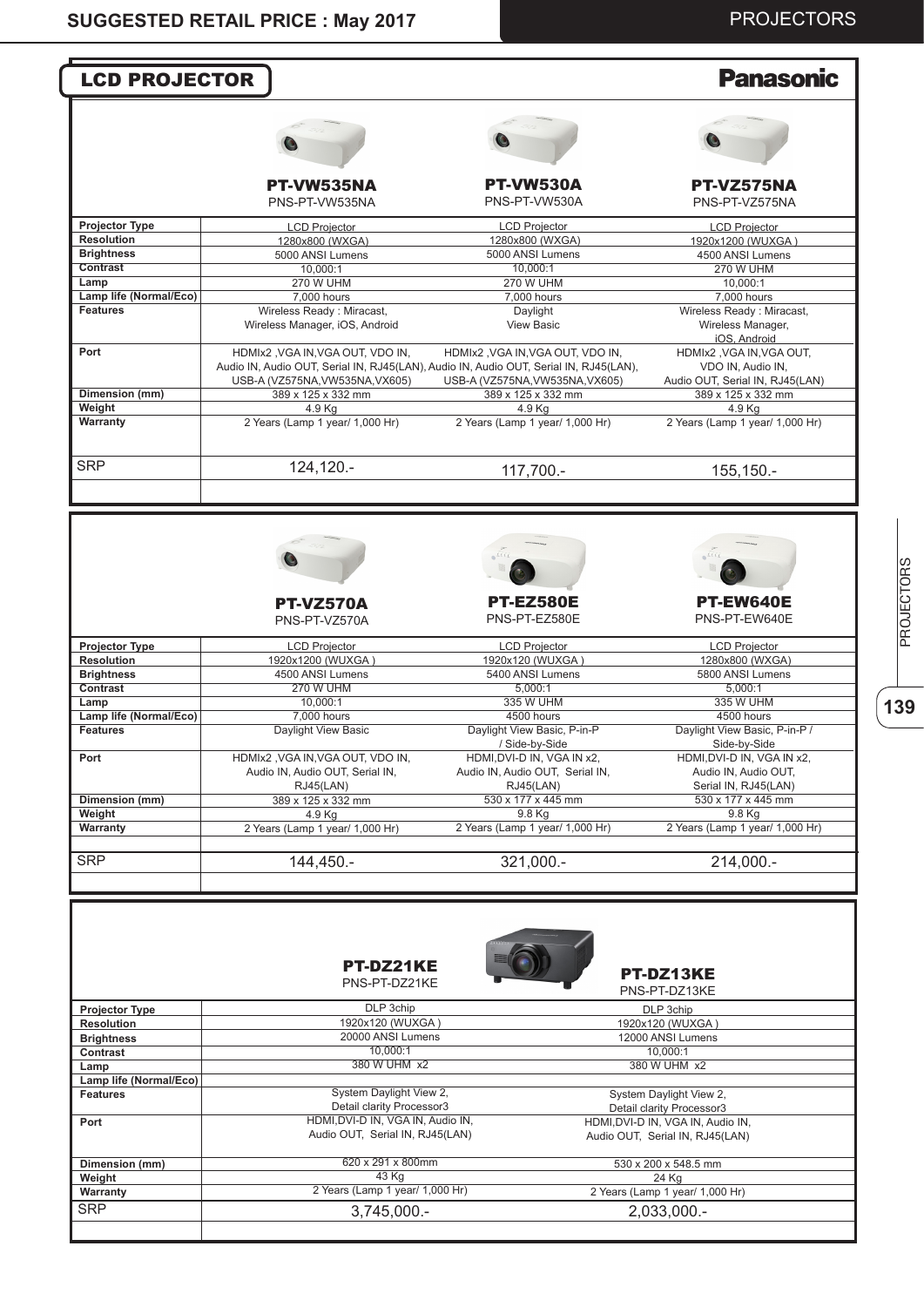| <b>Acer: PROJECTOR</b>                             |                                                                         |                                                                                      |                                                                          |
|----------------------------------------------------|-------------------------------------------------------------------------|--------------------------------------------------------------------------------------|--------------------------------------------------------------------------|
|                                                    |                                                                         | New                                                                                  |                                                                          |
|                                                    | <b>Acer X115H</b><br><b>ACR-MRJN811007</b>                              | <b>Acer X117H</b><br>ACR-MRJP211006                                                  | Acer X125H<br>ACR-MRJN911006                                             |
| <b>Free</b>                                        | <b>Screen 70"*70"</b>                                                   | <b>Screen 70"*70</b>                                                                 | <b>Screen 70"*70"</b>                                                    |
| <b>Projector Type</b>                              | DLP, Native SVGA (800 x 600)                                            | DLP, Native SVGA (800 x 600)                                                         | DLP, Native XGA (1,024 x 768)                                            |
| <b>Brightness</b>                                  | 3,300 ANSI Lumens                                                       | Brightness: 3,600 ANSI Lumens (Standard)                                             | 3,300 ANSI Lumens                                                        |
| Contrast                                           | 20,000:1                                                                | Contrast Ratio 20,000:1                                                              | 20,000:1                                                                 |
| <b>Throw Distance</b><br><b>Displayable Colors</b> |                                                                         | 1.07 Billion Colors,                                                                 |                                                                          |
| Lamp Life                                          | 5,000 Hrs (Standard), 6,000 Hrs (ECO),<br>10,000 Hrs (ExtremeECO)       | 5,000 Hours (Standard),<br>6,000 Hours (ECO), 10,000 Hours (ExtremeECO)              | 5,000 Hrs (Standard), 6,000 Hrs (ECO),<br>10,000 Hrs (ExtremeECO)        |
| <b>Keystone Correction</b>                         | +/-40 Degrees (Vertical), Manual                                        | +/-40 Degrees (Vertical), Manual                                                     | +/-40 Degrees (Vertical), Manual                                         |
| Input Interface                                    | D-Sub x1, Composite x1, HDMI<br>x 1 PC Audio (Stereo mini jack) x 1     | Analog RGB/Component Video (D-sub) x<br>1, HDMI x 1, PC Audio (Stereo mini jack) x 1 | Analog RGB/Component Video<br>(D-sub) x 1, HDMI x 1, PC Audio x 1        |
| <b>Output Interface</b>                            | N/A                                                                     | N/A                                                                                  | N/A                                                                      |
| <b>SRP</b>                                         | $11,900. -$                                                             | $11,900. -$                                                                          | 14,900.-                                                                 |
|                                                    |                                                                         |                                                                                      | 1999                                                                     |
|                                                    | <b>Acer X135WH</b><br>ACR-MRJNA11006                                    | <b>Acer X1278H(3D)</b><br>ACR-MRJMK11006                                             | <b>Acer X1385WH(3D)</b><br>ACR-MRJL511006                                |
| <b>Free</b>                                        | <b>Screen 70"*70"</b>                                                   | <b>Screen 70"*70</b>                                                                 | <b>Screen 70"*70</b>                                                     |
| <b>Projector Type</b>                              | DLP®, Native WXGA (1,280 x 800)                                         | DLP, Native XGA (1,024 x 768)                                                        | DLP, Native WXGA (1,280 x 800)                                           |
| <b>Brightness</b><br>Contrast                      | 3,400 ANSI Lumens<br>20,000:1                                           | \3,800 ANSI Lumens (Standard)<br>20000:1                                             | 3,200 ANSI (Standard), 2,560 ANSI (ECO)                                  |
| <b>Throw Distance</b>                              |                                                                         | 50"@2m                                                                               | 20.000:1<br>Throw Ratio62 inch@2m                                        |
| <b>Displayable Colors</b>                          |                                                                         | 1.07 Billion Colors                                                                  | 1.07 Billion Colors                                                      |
| <b>Lamp Life</b>                                   | 5,000 Hours (Standard), 6,000 Hours<br>(ECO), 10,000 Hours (ExtremeECO) | 3,000 Hours (Standard), 4,000 Hours<br>(ECO), 5,000 Hours(ExtremeEco)                | 4,000 Hrs(Standard),6,000 Hrs (ECO),<br>10,000 Hrs (ExtremeEco)          |
| <b>Keystone Correction</b>                         | +/-40 Degrees (Vertical), Manual                                        | +/-40 Degrees (Vertical), Manual                                                     | +/-40 Degrees (Vertical), Manual & Auto                                  |
| Input Interface                                    | Analog RGB/Component Video x 1,<br>HDMI x 1, PC Audio x 1               | D-sub x2, Composite Video x1, S-Video x1,<br>HDMI x1, PC Audio x1, Mic In x1         | Analog RGB / (D-Sub)X2, (RCA) X 1,<br>S-vdoX1, HDMI/MHL X 1, PC AudioX 2 |
| <b>Output Interface</b>                            | N/A                                                                     | D-Sub x1, PC Audio x1, DC Out x1; DLP 3D                                             | Analog RGB X 1, PC Audio x 1, DC Out x 1                                 |
| <b>SRP</b>                                         | 19,900.-                                                                | $25,900. -$                                                                          | 24,900.-                                                                 |
|                                                    | <b>Bash</b>                                                             |                                                                                      |                                                                          |
|                                                    | <b>Acer P1185(3D)</b><br>ACR-MRJL811006                                 |                                                                                      | <b>Acer P1286</b><br>ACR-MRJMW11006                                      |
| <b>Free</b>                                        | <b>Screen 70"*70</b>                                                    |                                                                                      | <b>Screen 70"*70"</b>                                                    |
| <b>Projector Type</b>                              | DLP, Native SVGA (800 x 600)                                            |                                                                                      | DLP, Native XGA (1,024 x 768)                                            |
| <b>Brightness</b><br>Contrast                      | 3,200 ANSI Lumens (Standard)<br>20,000:1                                |                                                                                      | 3,400 ANSI Lumens<br>20,000:1                                            |
| <b>Throw Distance</b>                              | Throw Ratio:50 inch@2m, 100 inch@4m                                     |                                                                                      |                                                                          |
| <b>Displayable Colors</b>                          | 1.07 Billion Colors                                                     |                                                                                      |                                                                          |
| Lamp Life                                          | 4,000 Hours (Standard), 6,000 Hrs (ECO),<br>10,000 Hours (ExtremeECO)   |                                                                                      | 5,000 Hours (Standard), 6,000 Hours (ECO),<br>10,000 Hours (ExtremeECO)  |
| <b>Keystone Correction</b>                         | +/-40 Degrees (Vertical), Manual & Auto                                 |                                                                                      | +/-40 Degrees (Vertical), Manual & Auto                                  |
| Input Interface                                    | Analog RGB/Component Video x2, Composite                                |                                                                                      | D-sub, Composite Vdoo (RCA), HDMI/MHL (Vdo,                              |
|                                                    | x1, S-Video x1, HDMI/MHL x1, PC Audio x2                                |                                                                                      | Audio, HDCP), HDMI (Vdo, Audio, HDCP), PC Audio                          |
| <b>Output Interface</b><br><b>SRP</b>              | Analog RGB x1, PC Audio x1, DC Out x1                                   |                                                                                      | PC Audio, DC Out (5V/1A, USB Type A)<br>16,900.-                         |
|                                                    | 13,900.-                                                                |                                                                                      |                                                                          |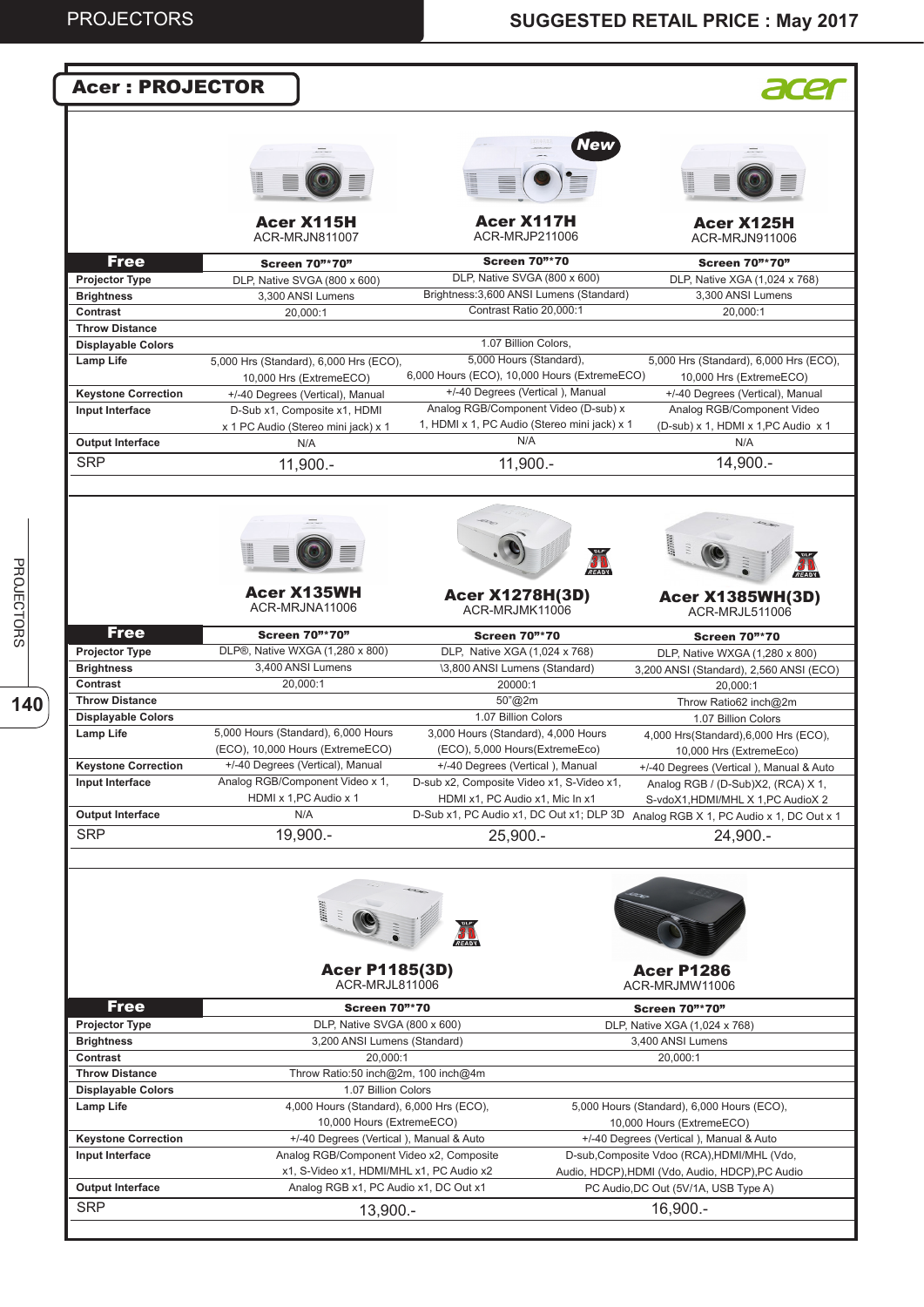| <b>Acer: PROJECTOR</b>                        |                                                                   |                                                                 |
|-----------------------------------------------|-------------------------------------------------------------------|-----------------------------------------------------------------|
|                                               |                                                                   |                                                                 |
|                                               | READY                                                             |                                                                 |
|                                               | <b>Acer P1285B(3D)</b><br>ACR-MRJM011006                          | <b>Acer P1387W (3D)</b><br>ACR-MRJL911006                       |
| <b>Free</b>                                   | <b>Screen 70"*70</b>                                              | <b>Screen 70"*70</b>                                            |
| <b>Projector Type</b>                         | DLP, Native XGA (1,024 x 768)                                     | DLP, Native WXGA (1,280 x 800)                                  |
| <b>Brightness</b>                             | 3,200 ANSI Lumens (Standard)                                      | 4,500 ANSI Lumens (Standard)                                    |
| Contrast                                      | 17000:1                                                           | 17000:1                                                         |
| <b>Throw Distance</b>                         | 53"@2m                                                            |                                                                 |
| <b>Displayable Colors</b>                     | 1.07 Billion Colors                                               | 1.07 Billion Colors                                             |
| <b>Lamp Life</b>                              | 4,000 Hours (Standard),                                           | 3,000 Hours(Standard),4,000 Hours                               |
|                                               | 6,000 Hours (ECO), 10,000 Hours (ExEco)                           | (ECO), 5,000 Hours (ExtremeEco)                                 |
| <b>Keystone Correction</b>                    | +/-40 Degrees (Vertical), Manual & Auto                           | +/-40 Degrees (Vertical), Manual                                |
| Input Interface                               | D-sub x 2, Composite Video, S-Video,                              | D-sub x 2, Composite Video,                                     |
|                                               | HDMI/MHL, PC Audio x 2<br>D-Sub, PC Audio, DC Out; DLP 3D         | S-Video, HDMI/MHL, PC Audio x 2<br>Analog RGB (D-Sub), PC audio |
| <b>Output Interface</b>                       |                                                                   |                                                                 |
| <b>SRP</b>                                    | $21,900. -$                                                       | 39,900.-                                                        |
|                                               |                                                                   |                                                                 |
|                                               | Acer P1385WB_WiFi (3D)                                            | <b>Acer A1500</b><br>ACR-MRJN011006                             |
|                                               | ACR-MRJLQ11006                                                    |                                                                 |
| <b>Free</b>                                   | <b>Screen 70"*70</b>                                              | <b>Screen 70"*70"</b>                                           |
| <b>Projector Type</b>                         | DLP, Native WXGA (1,280 x 800)                                    | 3,100 ANSI Lumens (Standard)                                    |
| <b>Brightness</b>                             | 3,200 ANSI Lumens (Standard)                                      |                                                                 |
| Contrast                                      | 20000:1                                                           | 20,000:1                                                        |
| <b>Throw Distance</b>                         |                                                                   | 100 inch@2.5m<br>1.07 Billion Colors                            |
| <b>Displayable Colors</b>                     | 1.07 Billion Colors                                               | 5,000 Hrs (Standard), 6,000 Hrs (ECO),                          |
| <b>Lamp Life</b>                              | 4,000 Hrs (Standard), 6,000 Hrs (ECO),<br>10,000 Hrs (ExtremeEco) | 10,000 Hrs (ExtremeECO)                                         |
| <b>Keystone Correction</b>                    | +/-40 Degrees (Vertical), Manual & Auto                           | +/-40 Degrees (Vertical), Manual                                |
| Input Interface                               | D-subx2, Composite Video, S-Vdo,                                  | D-subx2, Composite Vdo, S-Vdo, HDMI,                            |
|                                               | HDMI/MHLx2, PC Audiox2                                            | (MHL), PC Audiox2D-subx1, PC Audio, DC OutOut                   |
| <b>Output Interface</b>                       | D-Sub, PC Audio, DC Out; DLP 3D                                   | (5V/1A, USB Mini-B, Internal Port)                              |
| <b>SRP</b>                                    | 24,900.-                                                          | 28,700.-                                                        |
|                                               |                                                                   |                                                                 |
|                                               |                                                                   |                                                                 |
|                                               | Acer K135i (LED)<br>ACR-MRJKW11004                                | Acer K137i (LED)<br>ACR-MRJKX11004                              |
| <b>Free</b>                                   | <b>USB wireless dongle</b>                                        | <b>USB wireless dongle</b>                                      |
| <b>Projector Type</b>                         | DLP, Native WXGA (1,280 x 800)                                    | DLP, Native WXGA (1,280 x 800)                                  |
| <b>Brightness</b>                             | 600 ANSI Lumens (Standard)                                        | 700 ANSI Lumens (Standard)                                      |
| Contrast                                      | 10,000:1                                                          | 10,000:1                                                        |
| <b>Throw Distance</b>                         |                                                                   |                                                                 |
| <b>Displayable Colors</b>                     | 1.07 Billion Colors                                               | 1.07 Billion Colors                                             |
| Lamp Life                                     | LED 20,000 Hours (Standard),                                      | LED 20,000 Hours (Standard),                                    |
|                                               | 30,000 Hours (ECO),                                               | 30,000 Hours (ECO),                                             |
| <b>Keystone Correction</b><br>Input Interface | +/-40 Degrees (Vertical), Manual & Auto                           | +/-40 Degrees (Vertical), Manual & Auto                         |
| <b>Output Interface</b>                       |                                                                   |                                                                 |
|                                               |                                                                   |                                                                 |
| <b>SRP</b>                                    | 18,900.-                                                          | $20,900. -$                                                     |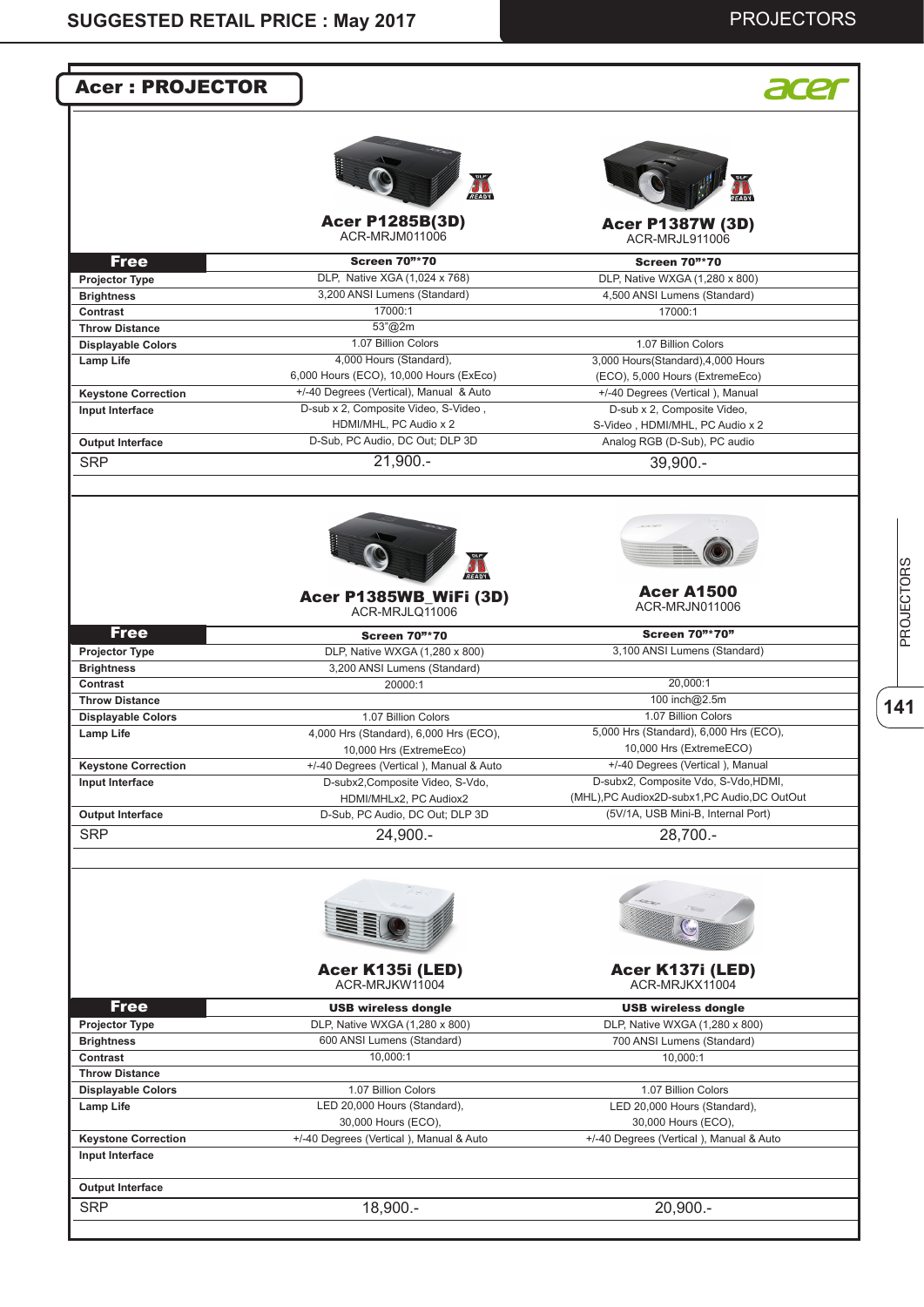#### **RICOH** RICOH : PROJECTOR **รับประกัน 3 ปีซ่อมถึงสถานที่ Model PJWX2240 PJX2340 Projector Type** DLP DLP **Resolution** 1280 x 800 (WXGA) XGA (1024 x 768) **Brightness** 3,000 ANSI Lumens 3,100 Lumens **Native Contrast /High Contrast** 2,200:1  $2,100 : 1 / 10,000 : 1$ **Lamp life**  4500 hrs / 6000 hrs (eco) 4,500 Hr **Port** Mini D-SUB15pin in x 1, Mini D-SUB15pin out x 1 , Mini D-SUB15pin x 3, RCA\_1pin x 1 (Video), Mini Jack x 1 (Audio1 IN/OUT), HDMI x 1, Mini DIN 4pin x 1, RCA 1pin x 1, D-SUB 9pin x 1 (RS-232C), Mini Jack x 3,USB-TYPE-minB x1, HDMI(1.4) x 1 RS-232C 3-pin x 1 (service) **Network** N/A N/A **Projection screen size** 30" to 300" 30" to 300" **Dimension** 286 x 100 x 208 mm 314.2 x 223.5 x 101.7 mm **Weight** 2.6 kg 2.4 kg **Warranty** Onsite 3 Years 3 Years onsite **SRP** 20,865.- 15,900.- **Model PJ X3351N PJ WX3351N Projector Type** DLP DLP **Resolution** 1280 x 800 (WXGA) 1024 x 768 (XGA) **Brightness** 3,500 Lumens 3,600 Lumens **Native Contrast /High Contrast**  $13,000:1$  $13,000:1$ **Lamp life**  3,500 Hr 3,500 Hr **Port** Mini D-SUB15pin x 1 (Computer IN), Mini D-SUB15pin x 1 (Monitor OUT), RCA\_1pin x 1 (Video), Mini Jack x 1 (Audio1 IN/OUT), USB-TYPE-minB x1, HDMI(1.4) x 1, USB TYPE-A for PC free presentation RJ-45 x 1 (Competible with 10 BASE-T/100ASE-TX/1000BASE-T) , Competible with IEEE 802.11a/b/g/n **Network Projection screen size** 30"-400" 40"-400" **Dimension** 297 x 235 x 100 mm 297 x 235 x 100 mm **Weight** 3.1 kg 3.1 kg **Warranty** Onsite 3 Years Onsite 3 Years **SRP** 40,660.- 46,973.- *New New* **Model PJ WXC1110 PJ WX3351N Projector Type** 0.45" WXGA DMD Chip DLP **Resolution** 1280 x 800 (WXGA) 1280 x 800 (WXGA) **Brightness** 3,600 lumens 600 lumens **Native Contrast /High Contrast** 40,000:1 13,000:1 **Lamp life**  20,000 hrs 30,000 hrs(Eco) 3,500 hrs 5,000 hrs(Eco) **Port** D-sub 15PIN via adapter cable, HDMI x 1 VGAin x 1, HDMIx 1, RCAx 1, VGAout x Available with HDMI Wi-Fi (3rd Party) 1 Mini Jack x 1 USB-miniB x1 USB-A **Network** RJ-45 x 1 , LAN IEEE 802.11a/b/g/n compliant **Projection screen size** 25"-200" 40" - 400" **Dimension**  $112.5 \times 50.5 \times 105$  mm 298 x 235 x 100 mm **Weight** 0.45kg 3.1 kg **Warranty** 3 Years Onsite Service 4 Years Onsite Service **SRP** 31,565.- 46,973.-